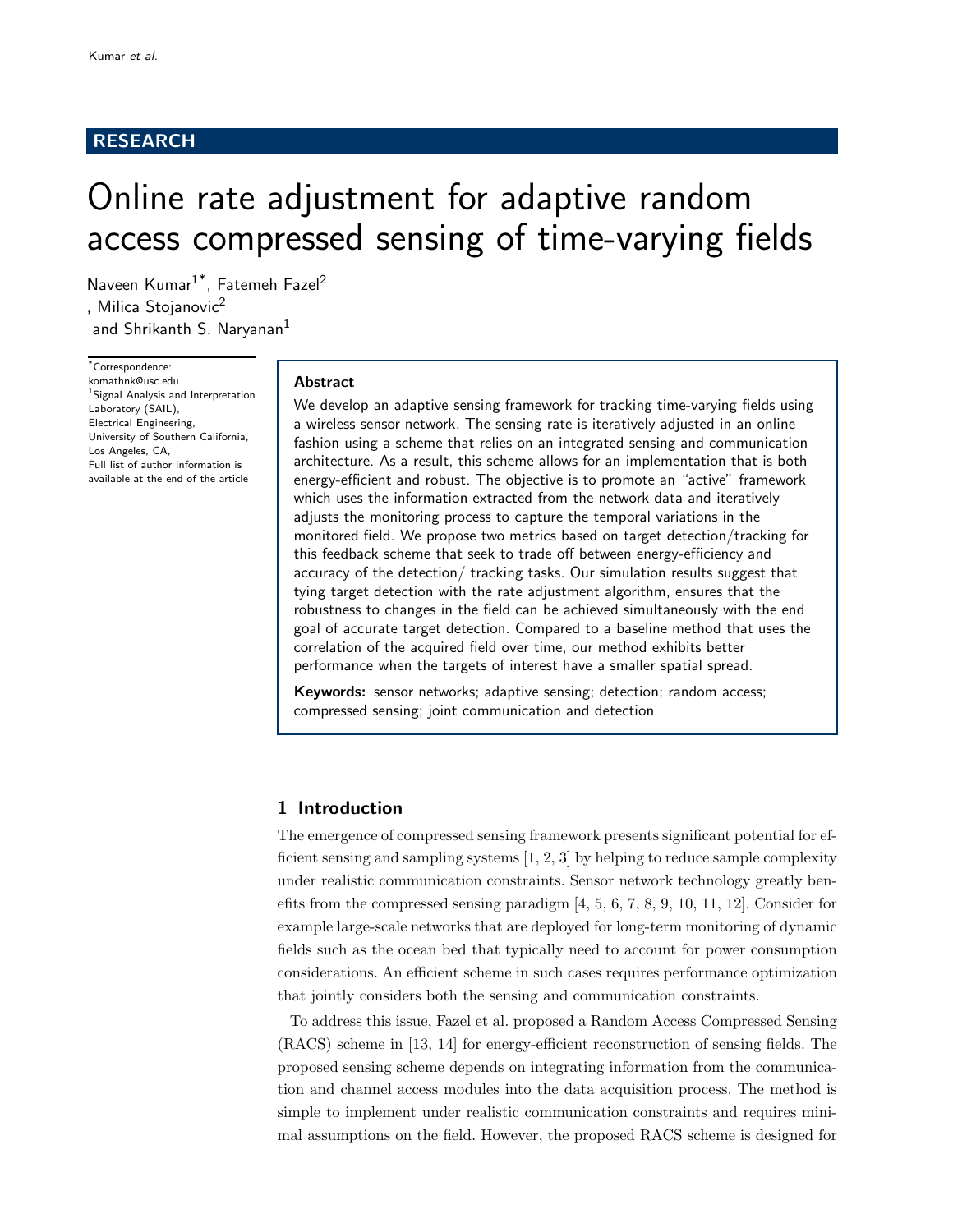stationary<sup>[1]</sup> sensing fields, where the field being monitored is assumed to remain static during sensing. In order to monitor time-varying fields, in [15] the authors employed low-rank matrix recovery to reconstruct the space-time map of the field. However this approach is offline and entails considerable delays since full recovery can be attained only after the data have been collected over multiple time segments. Moreover, it is assumed that the coherence properties of the underlying field are known a-priori and remain unchanged throughout the full sensing duration. This assumption might be justified for the monitoring of natural phenomena, where the field is assumed to be either stationary or changing at a fixed rate. It is also common to find similar assumptions of stationarity in related works in object detection or classification in underwater fields [16, 17]. However, when the field being monitored undergoes a varying rate of change, (e.g., when the process is impacted by a target that is moving at an unknown or variable speed), such assumptions may not hold.

In a more recent work, Kerse et.al. [18] addressed this problem by proposing to unify target detection with reconstruction using a standard sparse identification technique. Targets are tracked from frame to frame and the authors further suggest that the tracking error could be used as a measure to adjust the sensing rate in turn. While their method does not require any aprioi knowledge of the number of targets or coherence properties of the underlying field, it relies on knowledge of the exact target signatures for both target localization and tracking. In this paper, we propose a rate adjustment method that does not require explicit knowledge of the target signature. Rather knowledge of the family of models to which the field might belong is adequate as the field model parameters can be jointly estimated.

Similar to the work in [18], we consider that the end-goal in sensing is to detect or track targets, and incorporate these data processing aspects into the joint sensing and communication scheme. We propose a framework to adjust the sensing rate by estimating different attributes of the field to make an informed decision. Our adaptive rate adjustment procedure for compressed sensing iteratively adjusts the per-node sensing rate to capture the variations in the underlying field. First, we treat the field as piecewise stationary and apply random access compressed sensing within each sensing period. Second, we compute two heuristic metrics that seek to tie in the end goal of target detection/tracking with the rate adjustment scheme. Using the data collected in each segment, the fusion center (FC) relies on a detection algorithm to first determine the current state it is in. Finally, depending on the current state a control algorithm instructs the FC to change the sensing rate if required.

A high rate of sensing would typically bode well for target detection/tracking, but it is not energy efficient. On the other hand a low rate of sensing may not necessarily lead to poor performance in detection. Thus there is a possible trade-off between energy efficiency and the target detection accuracy which the rate adjustment seeks to exploit. We perform simulation experiments using the proposed method and present results that suggest that the proposed sensing rate adjustment method exhibits better performance compared to the baseline method when compared on the following evaluation criteria: a) mean-squared error of tracking the underlying coherence time and b) F-score of the target detection accuracy.

<sup>[1]</sup>We use the term stationary in this paper to refer to fields that are temporally static during the sensing duration.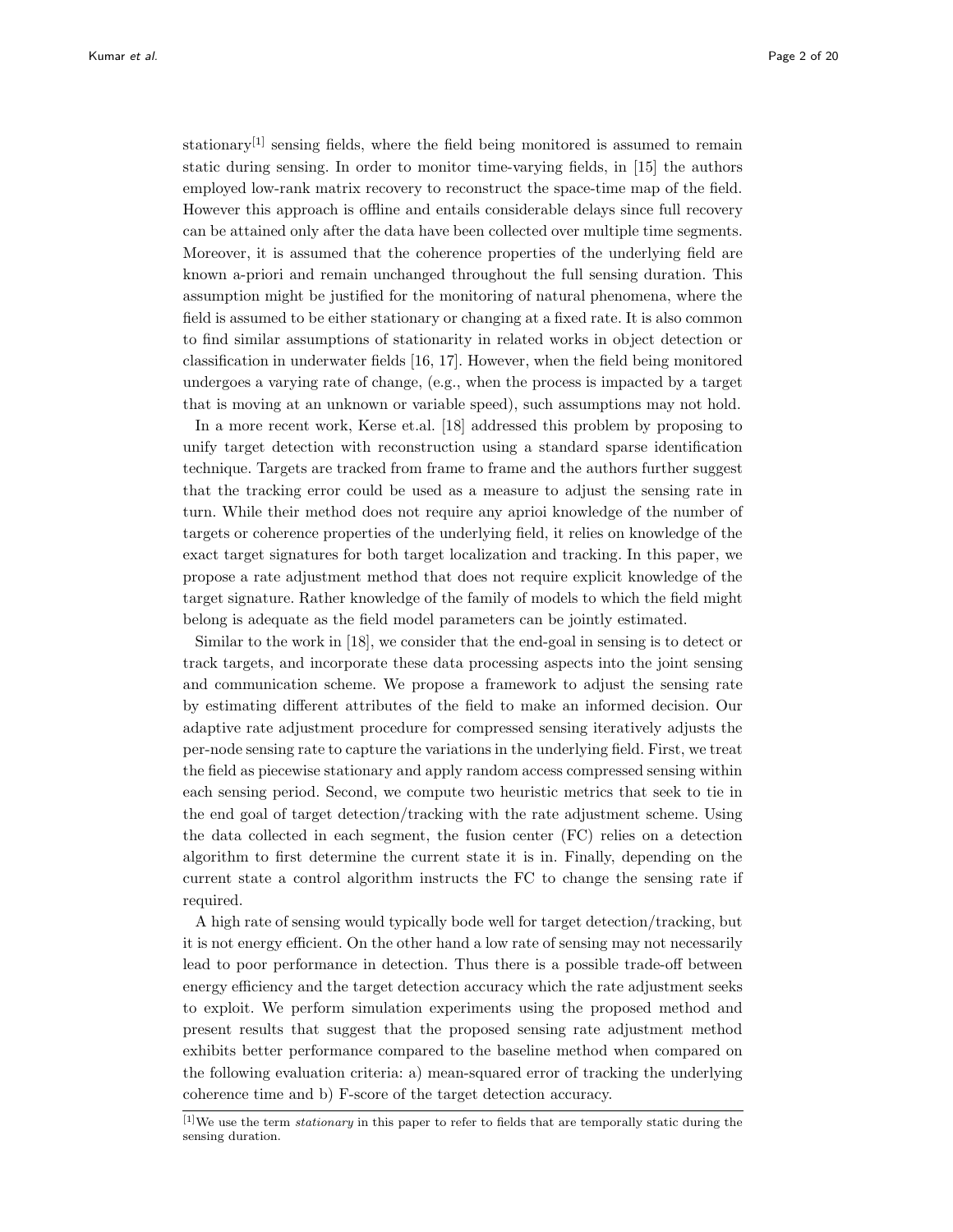The paper is organized as follows. In Sec. 2 we explain the basic sensing model for the stationary case and in Sec. 3 we relax the stationarity assumptions. In Sec. 4 we describe the sample field model for simulation. In Sec. 5 and 6 we describe an adaptive strategy for sensing the time-varying field. Finally, in Sec. 7 and 8 we provide results for the simulation.

## 2 Random Sensing Network Over Stationary Fields

Consider a grid network consisting of  $N = P \times Q$  sensors, with P and Q sensors in the x and y directions, respectively. The underlying assumption is that most signals of interest (natural or man-made) vary smoothly spatially and hence are compressible in the spatial Discrete Fourier Transform (DFT) basis. We denote the sparsity of the signal by S. The data from the distributed sensors is conveyed to the FC, where a full map of the sensing field is reconstructed. This map can be used for target detection as will be shown in Sec. 5.

Inspired by the theory of compressed sensing, the architecture proposed in [13, 14] employs random sensing, i.e., transmission of sensor data from only a random subset of all the nodes. For a stationary field, each sensor node measures the signal of interest at random time instants —independently of the other nodes— at a rate of  $\lambda_1$  measurements per second. It then encodes each measurement along with the node's location tag into a packet, which is digitally modulated and transmitted to the FC in a random access fashion. Owing to the random nature of channel access, packets from different nodes may collide, creating interference at the FC, or they may be distorted as a result of the communication noise. A packet is declared erroneous if it does not pass the cyclic redundancy check or a similar verification procedure. Since the recovery is achieved using a randomly selected subset of all the nodes' measurements, we let the FC discard the erroneous packets as long as there are sufficiently many packets remaining to allow for the reconstruction of the field.

The FC thus collects the useful packets over a collection interval of duration T. The interval  $T$  is assumed to be much shorter than the coherence time of the process, such that the process can be approximated as fixed during one such interval. Let  $R_{xx}(\tau)$  denote the temporal autocorrelation of the process, which quantifies the average correlation between two samples of the process separated by time  $\tau$ . The coherence time  $T_{coh}$  is then defined as the time lag during which the samples of the signal are sufficiently correlated, i.e.,  $R_{xx}(T_{coh}) = qR_{xx}(0)$ , where q is the desired level of the correlation (e.g.,  $q = 98\%$ ). We borrow the above random sensing strategy from Fazel et. al. [13, 14]. This strategy in addition to the compressibility assumption mentioned earlier we can reconstruct back the field using Eq. (1)

$$
y = R\Psi v + z \tag{1}
$$

where z represents the *sensing noise*,  $\Psi$  is the inverse Discrete Fourier Transform matrix, **v** is the sparse vector of Fourier coefficients and **R** is a  $K \times N$  matrix–with K corresponding to the number of useful packets collected during  $T$ -which models the selection of correct packets. Each row consists of a single 1 in the position corresponding to the sensor contributing the useful packet. The FC can form R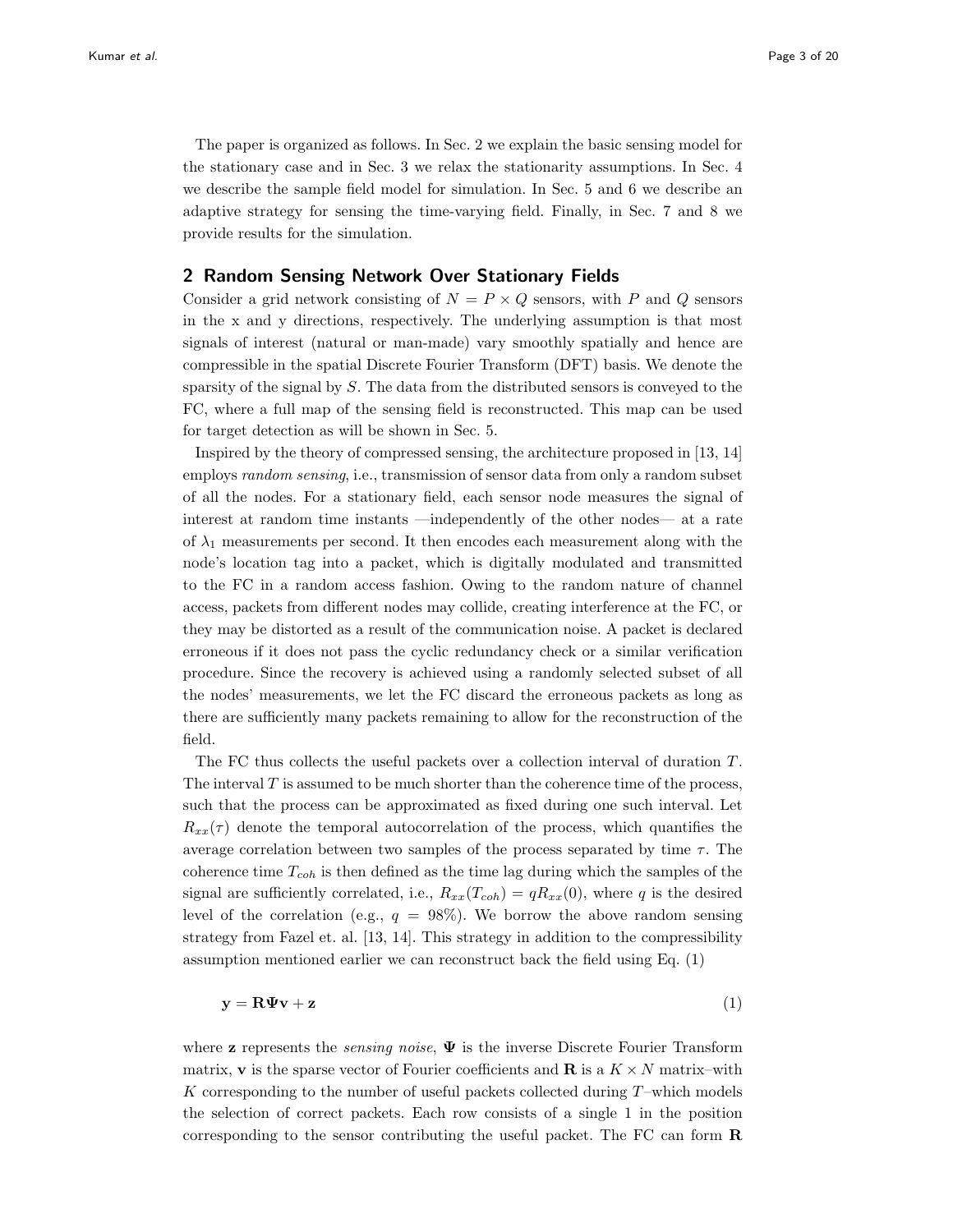from the correctly received packets, since they carry the location tag. We emphasize the distinction between the sensing noise z, which arises due to the limitations in the sensing devices, and the communication noise, which is a characteristic of the transmission system. The sensing noise appears as an additive term in Eq. 1, whereas the communication noise results in packet errors and its effect is captured in the matrix R.



The FC then recovers the map of the field using sparse approximation algorithms [19]. It suffices to ensure that the FC collects a minimum number of packets,  $N_s = \mathcal{O}(S \log N)$ , picked uniformly at random, from different sensors, to guarantee accurate reconstruction of the field with very high probability. The random nature of the system architecture necessitates a probabilistic approach to system design using the notion of sufficient sensing probability [13] denoted by  $P_s$ . This is the probability with which full field reconstruction is guaranteed at the FC. Setting this probability to a desired target value, system optimization under a minimum-energy criterion yields the necessary design parameter, i.e., the per-node sensing rate  $\lambda_1$ . The minimum per-node sensing rate can be expressed in terms of the system parameters as shown in [14]

$$
\lambda_{1s} = \frac{-1}{2NT_p \frac{b}{b+1}} \cdot W_0 \left( \frac{2NT_p \frac{b}{b+1} e^{\frac{b}{\gamma_0}}}{T} \log \left( 1 - \frac{\alpha_s}{N} \right) \right) \tag{2}
$$

where  $T_p$  is the packet duration, b is the packet detection threshold,  $\alpha_s$  is the average number of packets that need to be collected in one observation interval  $T$  to meet the sufficient sensing probability,  $\gamma_0$  is the nominal received SNR, and  $W_0(\cdot)$  is the principal branch of the Lambert W function. (More details can be found in [14]). Note that as shown in Fig. 1,  $\lambda_{1s}$  depends on the collection interval T, which in turn must be lower than  $T_{coh}$ , for the stationarity assumption to hold.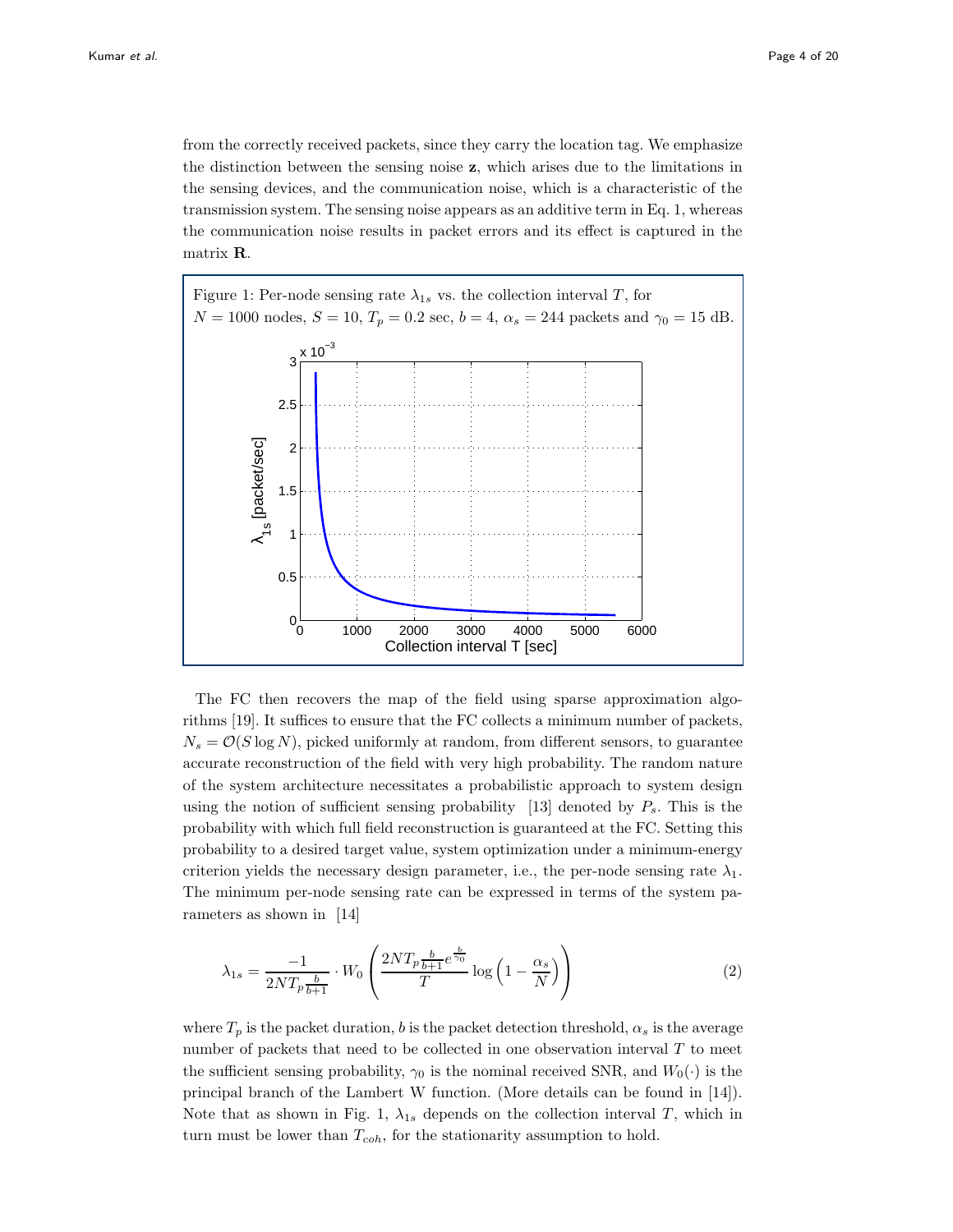# 3 Adaptive Sensing

In the above framework, the minimum per node sensing rate  $\lambda_{1s}$  can be determined based on the properties of the field and is then kept fixed throughout the entire sensing process. However, most fields of interest are seldom stationary and the coherence properties of a non-stationary dynamic field usually vary significantly over time. This calls for the design of an adaptive random sensing network for the monitoring of temporally varying fields. The objective is to transition from passive monitoring where only the map of the sensing field is reconstructed, to an active framework where the relevant information is extracted (e.g., target detection/tracking), and exploited to instruct the sensor nodes to adjust their sensing rates. In practice, we assume the coherence properties of a non-stationary field to be piecewise constant over time, such that given prior information about the field at a particular time instant it can be assumed to be stationary within a single coherence time interval. To this end, we employ a detection method, which uses the collected data to determine the attributes of the underlying field. The FC can then use this information to determine any appropriate modifications to the per-node sensing rate, i.e., increase, maintain or decrease the sensing rate. This cycle of sensing-decision-adjustment is illustrated in Fig. 4.



For a given collection interval  $T$ , the corresponding per-node sensing rate can be determined using Eq.  $(2)$ , as shown in Fig. 1. The proper choice of T however depends on the rate of variations in the field and is adaptively tuned. In particular, we use an approach based on target detection, where we assume that an object/target model of interest is known beforehand. This is a common assumption in most supervised pattern recognition tasks. Given a reconstructed map, the location of targets is first estimated. Using this knowledge, we then estimate the parameters of the object model from the map. These parameters describe the detection system's understanding of the field, and can be used to generate the map of the field. Comparing this model-based map with the observed one reconstructed using sparse approximation algorithms, provides us with a reliability metric for reconstruction. In other words, if there is a difference in what the algorithm expects to see and what it sees, it indicates an error in either the acquisition of the field or the algorithm's understanding of the map. In either case, the FC needs to adapt its sensing rate. We specifically discuss our methods in the context of the following two cases: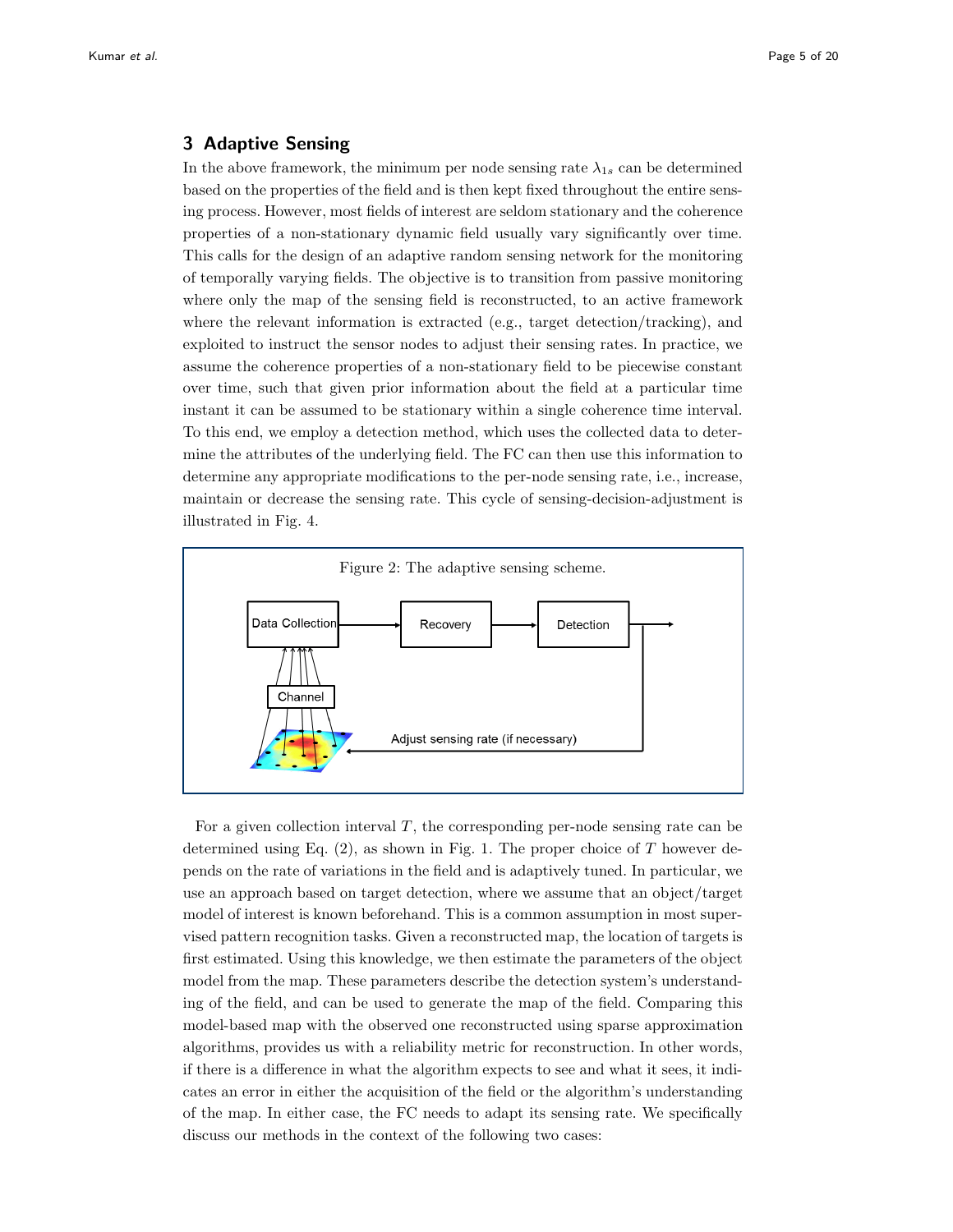#### 3.1 Oversensing

This situation corresponds to the case when there occurs redundant sensing because the per node sensing rate is much larger than the rate of change of the field i.e.  $T \ll T_{coh}$ . Although this case favors reconstruction using the RACS architecture, it leads to a wastage of communication resources. Thus we seek to lower the sensing rate in this case to an optimal point such that the accuracy of our end goal is not affected. Fig. 7 shows the result for of oversensing for the example discussed in Section 5. In this case, we devise a scheme to estimate the motion of targets using multiple frames. We use the term frame here and elsewhere in the paper to refer to the field reconstructed from samples acquired within a single sensing time duration.

#### 3.2 Undersensing

In this scenario, the rate of sensing per node is insufficient and the field changes within one collection interval since  $T > T_{coh}$ . Thus the per-node sensing rate  $\lambda_{1s}$ needs to be increased. The targets are no longer steady within the duration of a collection interval T leading to blurring, which makes target detection challenging. The estimation task in this case is further complicated by the fact that the packets from different frames may have been collected during the interval  $T$ . This scenario leads to a violation of the stationarity assumptions made initially. The reconstructed map is thus blurred because of different packets originating from different frames (Fig. 3). In this case, we use a specific error metric based on model-fitting to estimate the reliability of reconstruction and object detection.

#### 4 Simulation of a sample dynamic field

In this paper, we demonstrate the adaptive monitoring procedure using a sample model for the field. We demonstrate our adaptive scheme to adjust the per node sensing rate in RACS using a simulated example field in this paper. Using a realistic example allows us to control the coherence parameter  $T_{coh}$  and monitor the effect of changing the collection interval  $T$  in accordance with the adaptive algorithm.

We first describe the example field that serves as our test case. Suppose, a field with  $M$  targets is being observed. Each target in the field is assumed to generate a signature (e.g., heat, sound, etc) decaying exponentially with distance from its location. At time t, the process observed by sensor node i at coordinate  $(x_i, y_i)$  is given by Eqn.(3)

$$
u_i(t) = \sum_{m=1}^{M} A_m e^{-p\sqrt{(x_i - a_m(t))^2 + (y_i - b_m(t))^2}}
$$
\n(3)

where  $a_m(t)$ ,  $b_m(t)$  are the coordinates of the  $m<sup>th</sup>$  target at time t,  $A_m$  is its strength, and  $p$  is the decay rate of the sources. The process then evolves over time as the sources move along random trajectories. Similar models are commonly found in the energy-based localization literature for static sensor networks [20, 21, 22] when the targets being detected are not moving.

Initially, the FC has no knowledge of the location of targets or the rate of variation in the field, i.e., the speed at which the targets are moving. It thus instructs the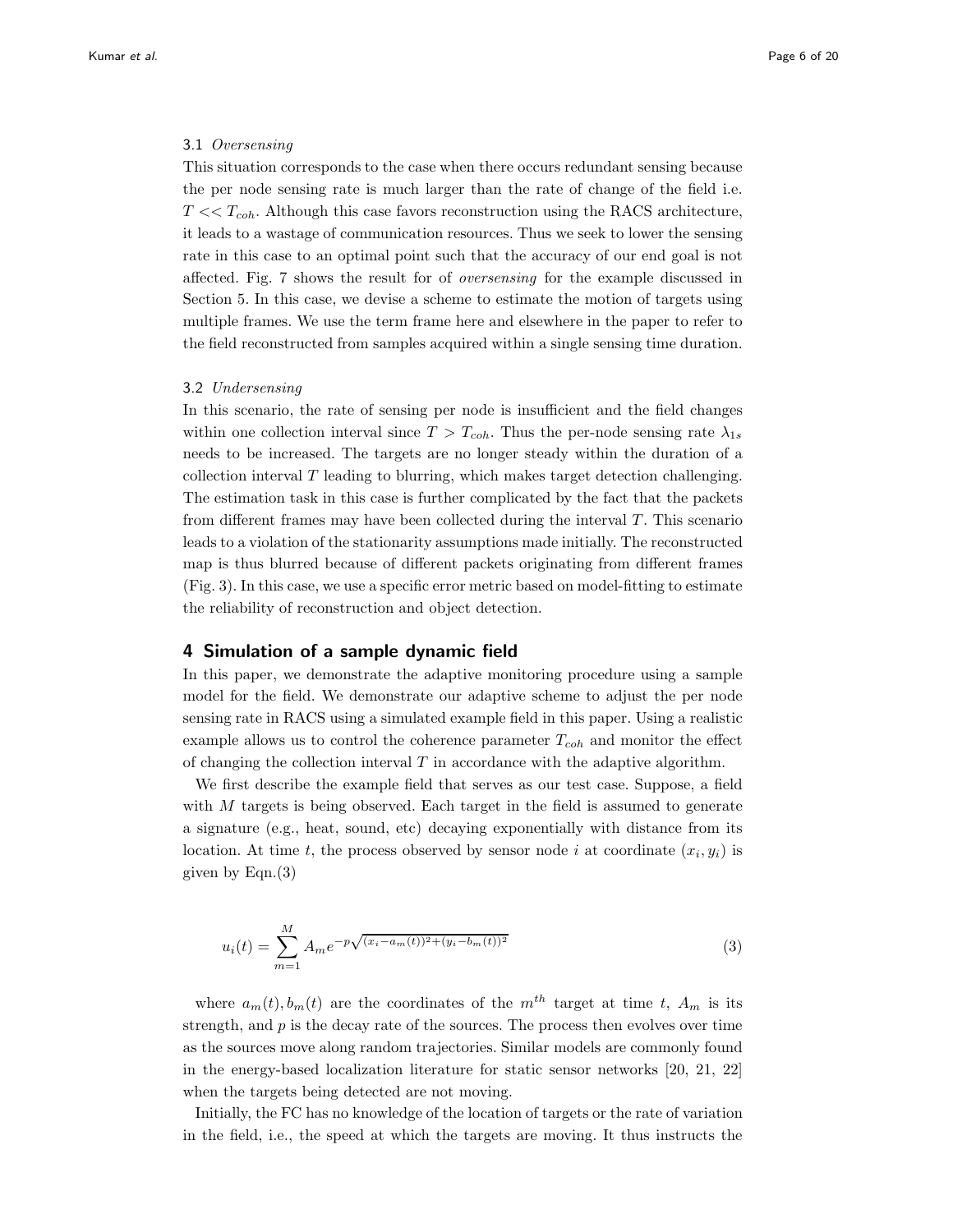Figure 3: Figures (a)-(d) shows the effect of the field changing at rate faster than the sensing rate. (a) is the original undistorted map that was sensed at  $T_{coh}$  while (c) shows the same field obtained through temporal blurring after an observation interval  $T = 10 \times T_{coh}$ . (d) is the field obtained as a result of sensing at a rate 10 times slower than the field's underlying rate of change. Notice how (d) is more similar to the blurred map  $(c)$  than  $(a)$ . This distortion in the sensed field is an example of undersensing.



data collection to begin with an initial sensing rate  $\lambda_{1s}^{\text{init}}$ . The initial sensing rate is determined using historical data by setting the desired parameters in Eq. (2). Once the map of the field  $G^{sa}$  is recovered using sparse approximation techniques, the FC may now use the rate-adjustment algorithm described later to decide if the sensing duration T needs to be adjusted. The sensors employ the adjusted sensing rate in the ensuing sensing duration. In this paper, we discuss metrics for the proposed rate adjustment algorithm for this family of field models, although the framework itself is quite general.

For simulating a map of the field as defined above, we start with a set of randomly chosen parameters. In addition each target is assigned a random velocity and direction of movement. To simulate the undersensing case, we consider that collection occurs over  $N_b$  coherence time intervals (referred to as frames) where  $T \approx N_bT_{coh}$ . The randomly sampled packets are then collected uniformly over the last  $N_b$  frames (Fig. 3). This effectively leads to motion blurring of the targets as mentioned before. To simulate the *oversensing* case the collection interval is reduced to  $T' = T_{coh}$ while each target's velocity is scaled by  $T/T_{coh}$  to make them appear to be moving slower. To deal with the issue of a finite field size, targets moving out of the field are replaced by new targets starting from the same location assigned a new random velocity and direction.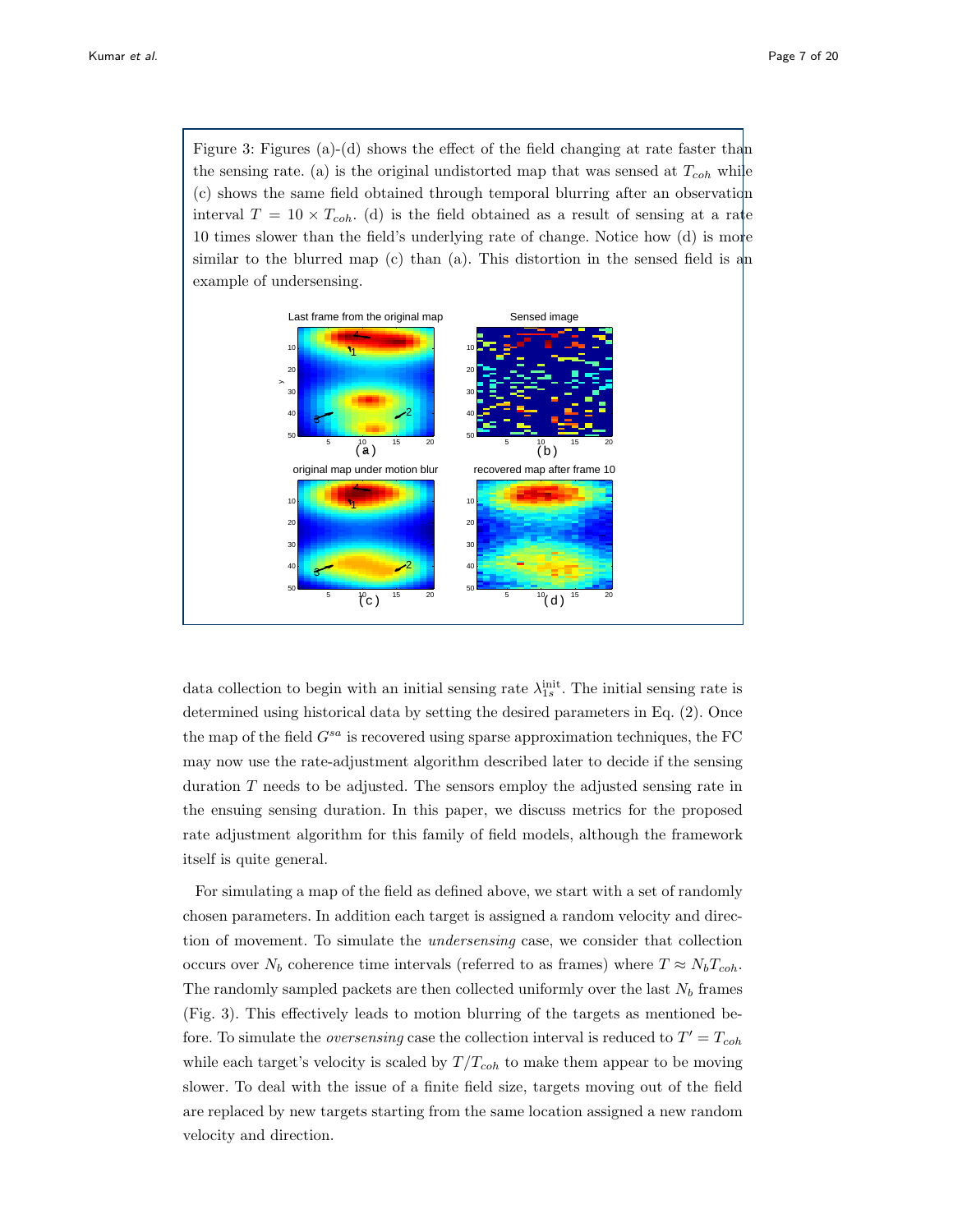# 5 Adaptive Field Monitoring Scheme

In this section, we discuss specific algorithms and metrics extracted using the reconstructed map, which are used for the adaptive rate control of per node sensing in RACS. Although the algorithms discussed below have been adapted to this particular family of models used in the simulation example, we have attempted to layout broad steps whenever possible and provide a general scheme to be used in such cases. These algorithm stages have been presented in the block diagram shown in Fig.4.



#### 5.1 Target Localization

Before taking any decisions about the current sensing state, we first detect and localize the targets in the image. Similar to [18], by involving target detection in the feedback process, we would like to ensure that the rate of sensing is optimized for the end goal of target detection.

Traditionally, most energy-based localization methods [20, 21, 22] assume that the number of targets is known in advance. In addition, they assume a field model for target signature decay allowing for parameter estimation by model-fitting. More recently, Kerse et al. proposed a method for direct target localization based on a standard sparse identification technique [18]. The advantage in their method is that target localization can be performed in a single step without first having to reconstruct the field. The number of targets can also be jointly estimated in this process using a sparsity constraint. However, the method still depends on exact knowledge of the field model.

To overcome this drawback, we propose a target localization algorithm based on local gradient ascent. The proposed method only requires that the target signatures be monotonically decaying away from the target. This technique is adapted from the mode seeking mean shift algorithm [23] which is frequently used for unsupervised clustering of data. Consequently, it can be interpreted as searching local peaks in the data histogram. In the task at hand, we are instead interested in finding local peaks in field intensity. We also modify the algorithm slightly to adapt to the discrete search space for this problem. Specifically, we start from a random initial point X on the map. A mean-shift based gradient ascent technique is then used to update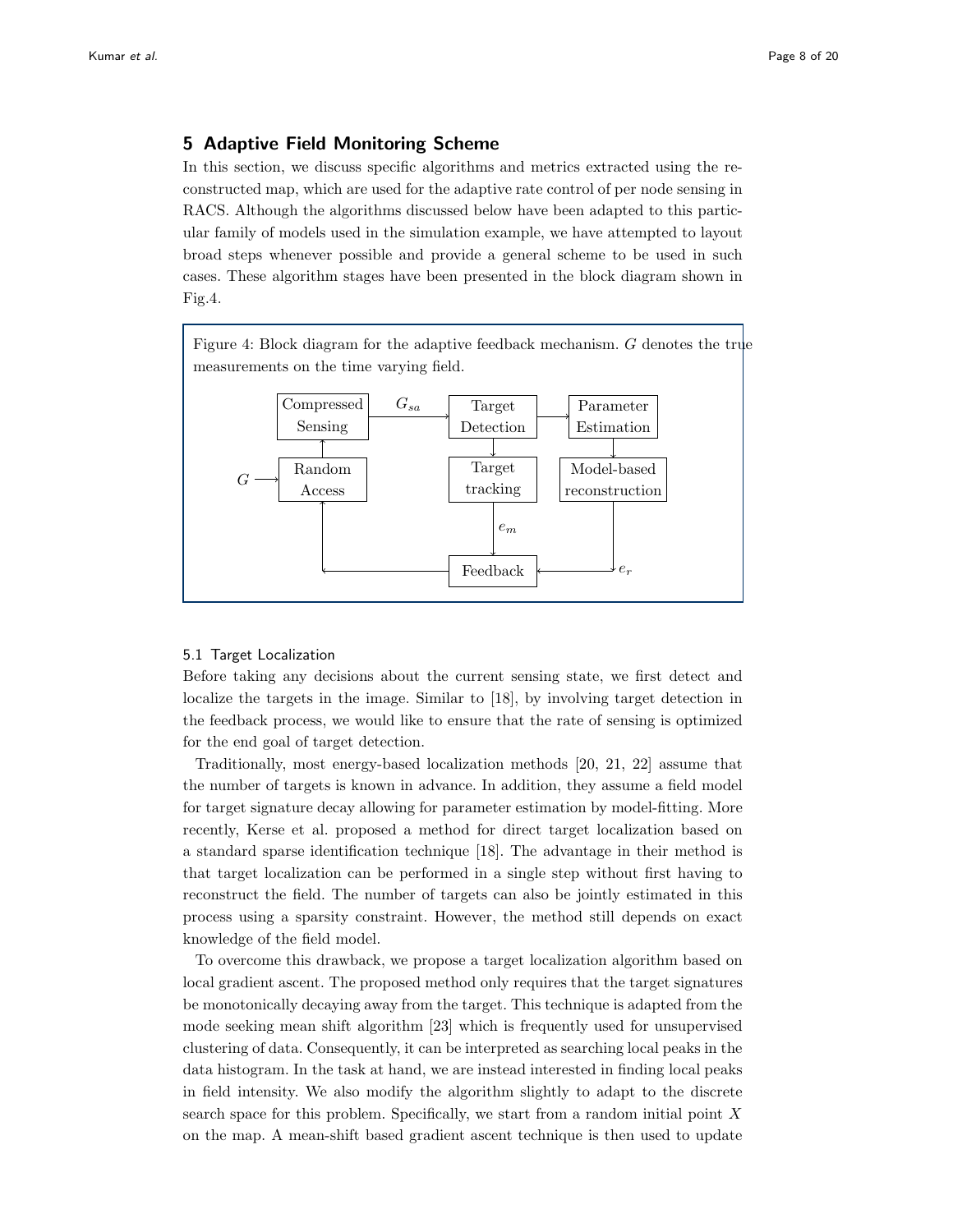the location of this point in each iteration till a peak is found. Given the current location  $X$  we estimate an intensity weighted mean  $X_c$  for locations around  $X$  in a window of size W as shown in Eqn.(4). Note that the direction from X to  $X_c$ gives the direction of gradient ascent, along which  $X$  should be updated in the next iteration.

However in the current problem we are working on a space of discrete sensor locations. To make the algorithm better suited to such a scenario, we quantize the gradient direction to 8 angular bins. Depending on the direction of the gradient, X is then shifted to one of its 8 connected points. This process is explained using a schematic in Fig. 5. The iterations are repeated until  $X$  converges to a local maximum or reaches a point that has already been visited. The entire procedure is repeated multiple times with new random initial points till the peaks have been discovered. In practice, it is not necessary to traverse all points in the field to discover all the peaks (Fig.6) and we restrict the algorithm to a fixed number of iterations. The parameter  $W$  in this algorithm serves as a mask over which the gradient can be estimated more robustly. The target detection procedure is explained in Algorithm 1.

| <b>Algorithm 1:</b> Modified gradient ascent algorithm for target detection on the          |
|---------------------------------------------------------------------------------------------|
| acquired map. (See Fig.6)                                                                   |
| Input: $P \times Q$ map $G^{sa}$ reconstructed by RACS                                      |
| Output: Location of targets $\mu_1, \mu_2, \ldots$ where the number of targets is initially |
| unknown                                                                                     |
| Set maximum number of iterations to $M$ , size of window to $W$                             |
| Cluster index $K \leftarrow 1$                                                              |
| for <i>iter</i> $\leftarrow$ 1 to <i>M</i> do                                               |
| Randomly select an initial location $X$ on the map.                                         |
| while $X$ hasn't already been visited do                                                    |
| Mark $X$ as visited and belonging to cluster $K$                                            |
| $\frac{1}{2}$ //assuming we're going to find a new target                                   |
| Compute the new center of mass $X_c$ within a window of size $W$ around $X$ .               |
| Compute the direction from $X$ to $X_c$ and quantize it into 8 bins between                 |
| $\{-\pi/8, \pi/8, 3\pi/8 \ldots\}$ (Fig. 5)                                                 |
| Update the position of $X$ to one of the 8 adjacent positions based on the                  |
| quantized direction (Fig. 5)                                                                |
| end while                                                                                   |
| Mark all points in this trail leading upto $X$ as belonging to the same cluster as          |
| $\boldsymbol{X}$                                                                            |
| if X belongs to the new cluster K then                                                      |
| Append X as $\mu_K$ to the set of targets //new target found                                |
| $K \leftarrow K + 1$                                                                        |
| end if                                                                                      |
| end                                                                                         |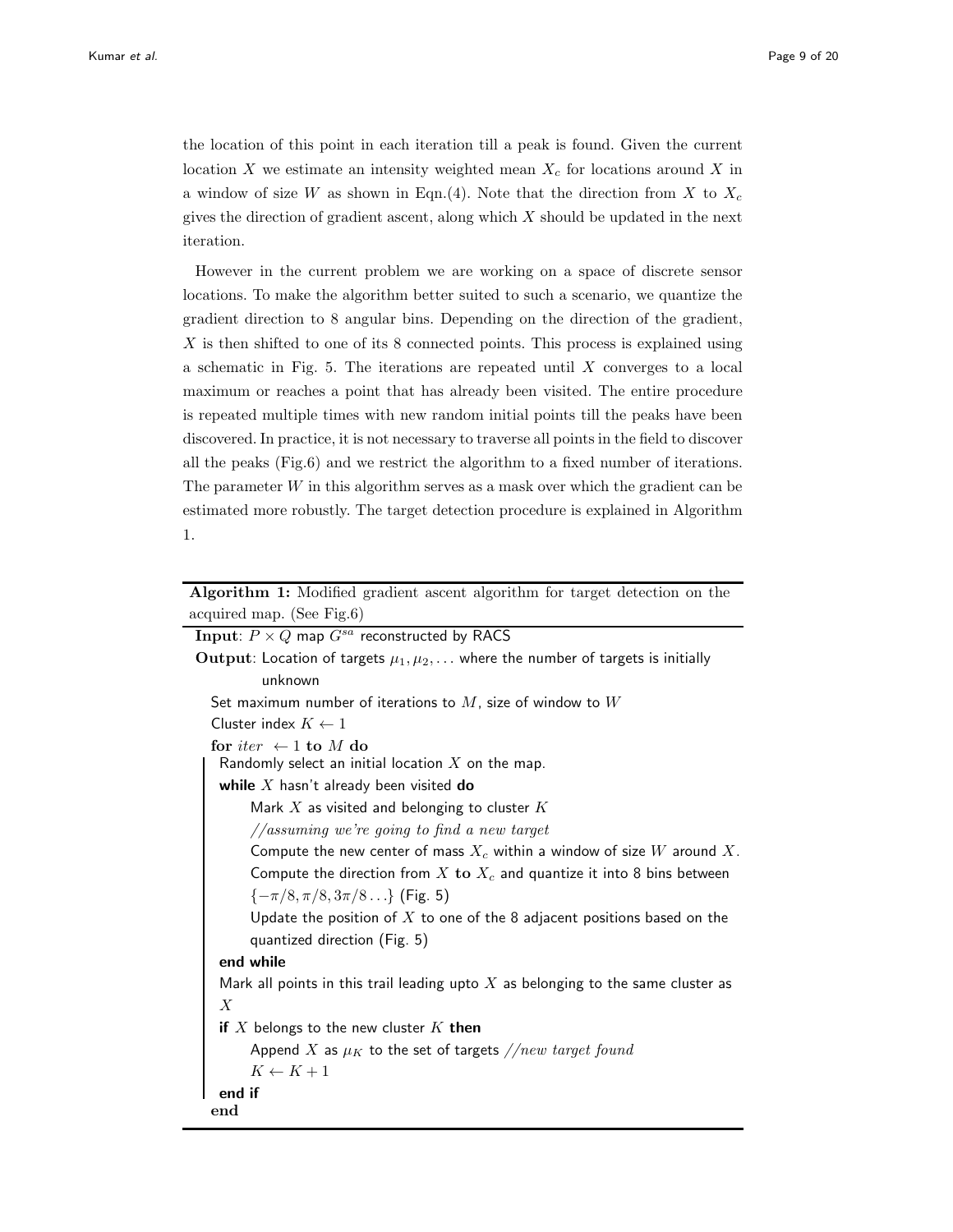

Figure 5: Modified discrete step update scheme using quantized directions. Asterisk(\*) indicates points on the grid. I denotes the  $P \times Q$  grid of intensity values and  $K(.)$  denotes our particular choice of kernel function used for computing mean.

#### 5.2 Parameter estimation

Once the positions  $a_m, b_m$  for the targets have been identified using the target localization algorithm described above, we try to obtain an MMSE estimate of the field parameters defined in Eq. (3) using a method of comparison by synthesis to match the acquired map  $G^{sa}$  against a model. The parameters of model denoted by  $G^{model}$  comprise the target locations  $(a_m, b_m)$ , their respective strengths  $A_m$  and the decay parameters of the target signature  $(p)$ .

We estimate the parameters using a nonlinear regression [24] technique to optimize an MMSE formulation as shown in Eqn. $(5)$ . We use the *nlinfit* function in MATLAB for solving this optimization problem. Since the optimization is not convex, the choice of initial points is important. We use the target localizations estimated earlier and a reasonable value for the decay as our initial point. The estimated parameters are then used to generate a map of the field  $G^{det}$  (Fig. 7(d)).  $G^{det}$  represents what the control algorithm expects the field to look like based on the target localizations and its knowledge of the model.



Figure 6: Figure on the left shows a sample map with sequential update steps for each point converging at local peaks (marked by diamond symbols). The figure on the right shows the window of width  $W = 3$  during the current iteration and the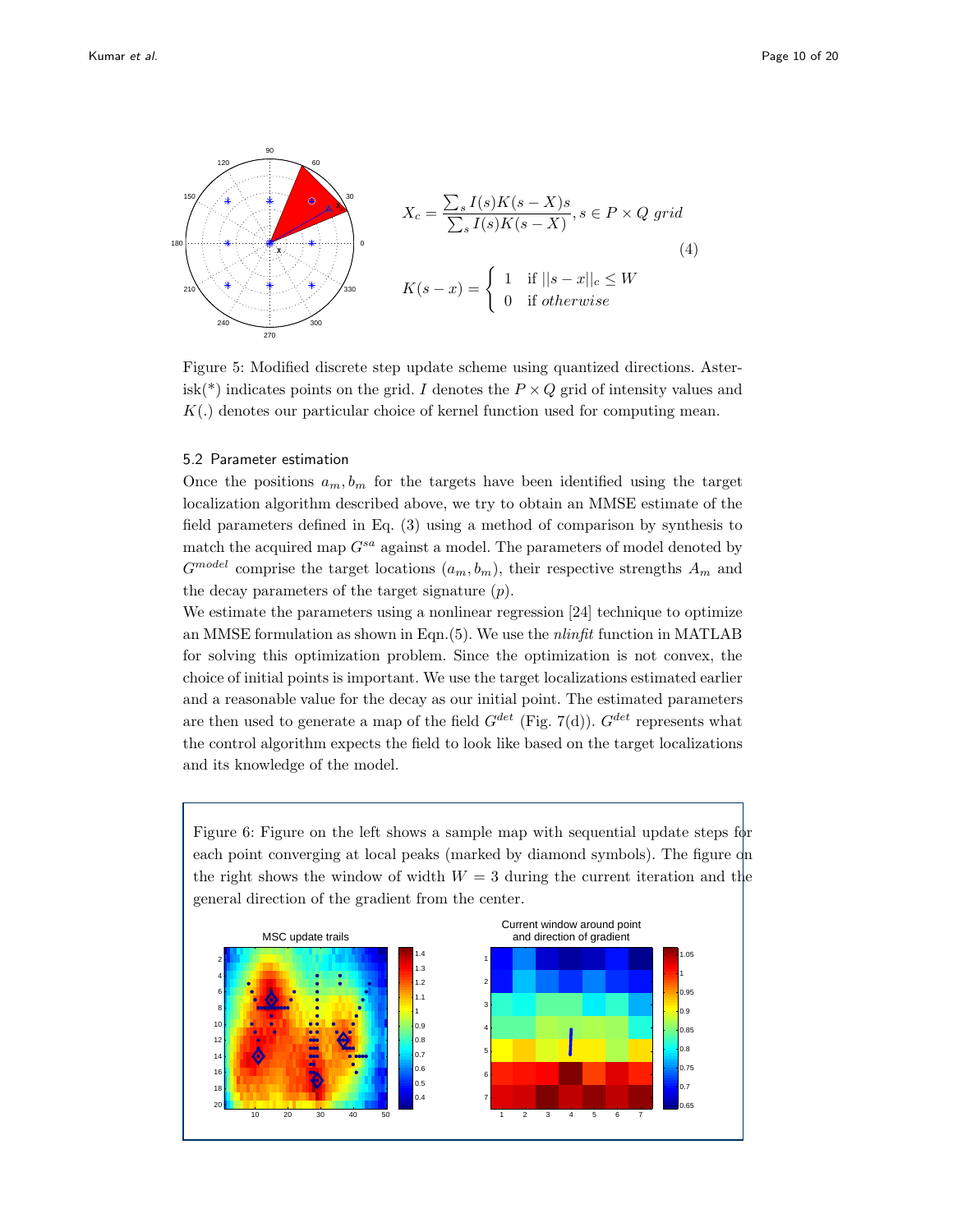$$
\widehat{\mathbf{a}, \mathbf{b}, \mathbf{A}}, p = \underset{a_m, b_m, A_m, p}{\arg \min} \sum_{i=1}^{P} \sum_{j=1}^{Q} \left( \sum_{m=1}^{M} G_{ij}^{model}(a_m, b_m, A_m, p) - G_{ij}^{sa} \right)^2 \tag{5}
$$

$$
G^{det} = G^{model}(\widehat{\mathbf{a}, \mathbf{b}, \mathbf{A}}, p) \tag{6}
$$

Figure 7: Steps in rate adjustment (b) shows the samples chosen at random and (d) is the map generated using the parameters estimated on (c). Notice how (d) is approximately similar to (a) when detection is accurate.



#### 5.3 Reliability metric for reconstruction

We obtain a reliability metric for reconstruction based on the error in the modelfitting described above. We compare the model-based map  $G^{det}$  against the nonmodel-based map  $G^{sa}$  recovered via sparse approximation by projecting both of them on the DFT matrix, and decomposing the error into a high frequency (HF) and low frequency (LF) term. The intuition is that  $G^{sa}$  should be similar to  $G^{det}$  but for any errors resulting from issues in either sensing or localization. A gross mismatch between the coefficients will be captured by the LF term indicating an inaccurate detection while a large value of the HF term (denoted by  $e_r$ ) is characteristic of a poor reconstruction due to violation of the assumptions in RACS (Fig. 8 (a) & (b)). The definition of this error term is shown in Eqn.(7) where  $\mathcal{F}_{\mathcal{H}}$  denotes a 2D high pass filter and  $e_r$  is obtained by convolving it with the difference between the images  $G^{det}$  and  $G^{sa}$ . The cutoff frequency for the filters can be chosen from a previous estimate of the field. The error metric  $e_r$  thus comes in handy in the *undersensing* case when the acquired map  $G^{sa}$  is either blurred or poorly reconstructed.

$$
e_r = \mathcal{F}_{\mathcal{H}} * (G^{det} - G^{sa})
$$
\n<sup>(7)</sup>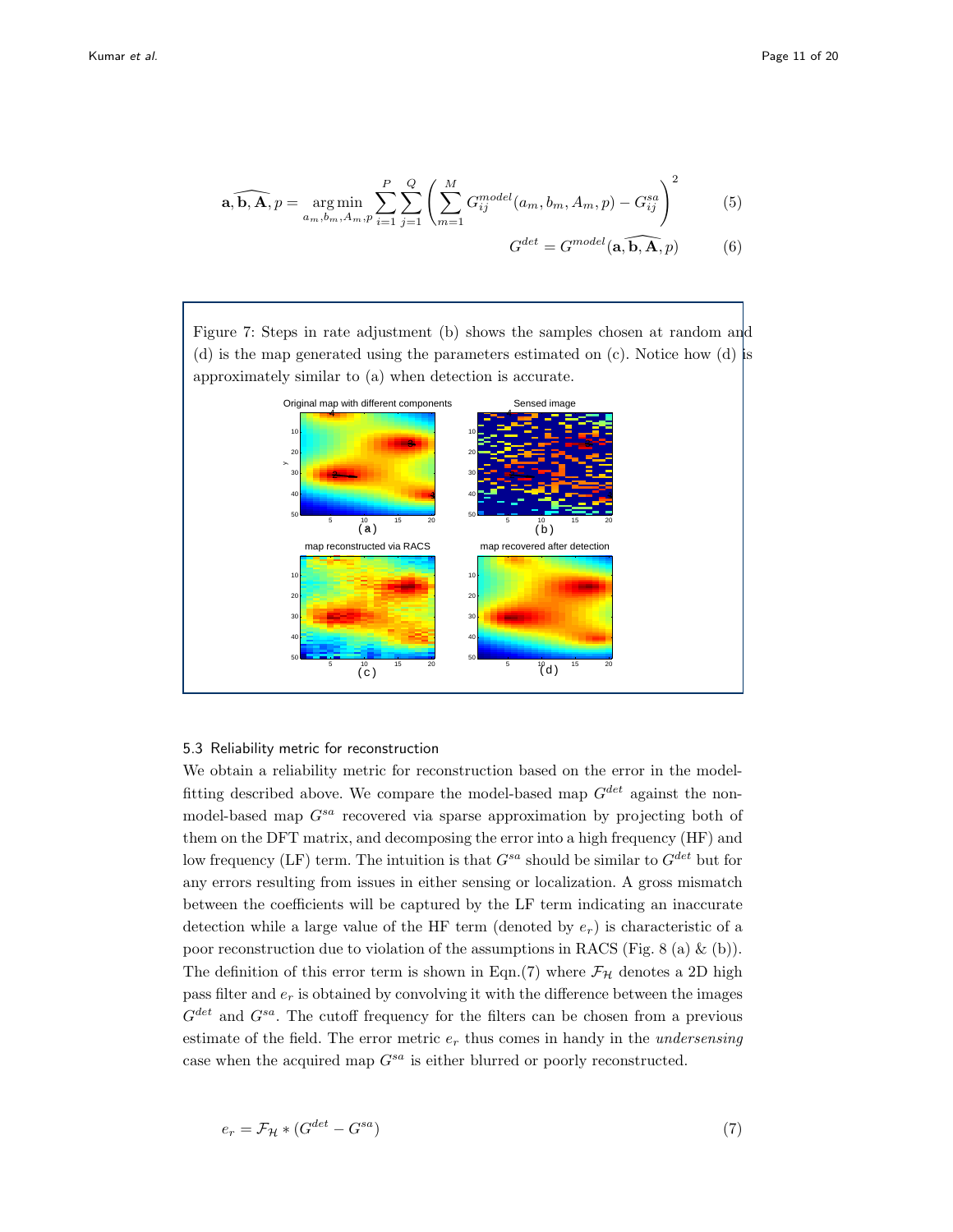#### 5.4 Measuring motion by target tracking

In addition to compensating for the dynamic nature of the field in the undersensing case, we would also like to eliminate any redundant sensing. Recall, that in the oversensing case, the field changes very slowly, yielding perfect reconstruction and detection. This makes it necessary to monitor the field over multiple frames for detecting any signs of oversensing.

To quantify motion in the field, we track the location of detected targets over the last L frames. Note that this is not trivial since the number of targets detected is not guaranteed to be consistent from one frame to another. Moreover, the target indices assigned by the detection algorithm are non-unique. To deal with this issue, we use a tracking approach based on dynamic programming that ensures tracking even if the object is not detected in some of the intermediate frames. More specifically, we recursively minimize the total distance moved by a target over  $L$  frames. If the targets are spaced sufficiently apart, this ensures tracking of the slowest moving target over multiple frames.

Figure 8: Figure shows the (a) HF (b) LF components of the model-based error and the minimum average motion per frame for (c)  $L=5$  and (d)  $L=10$  cases. System is in open loop control i.e. the error metrics are not being compensated for which can be noted by the flat T line.



Suppose  $(\hat{a}_i^t, \hat{b}_i^t)$  denote the location of the  $i^{th}$  target detected in frame t and let  $d_{ij}^t$ be defined as the distance between the  $i^{th}$  target detected in the frame t and the  $j^{th}$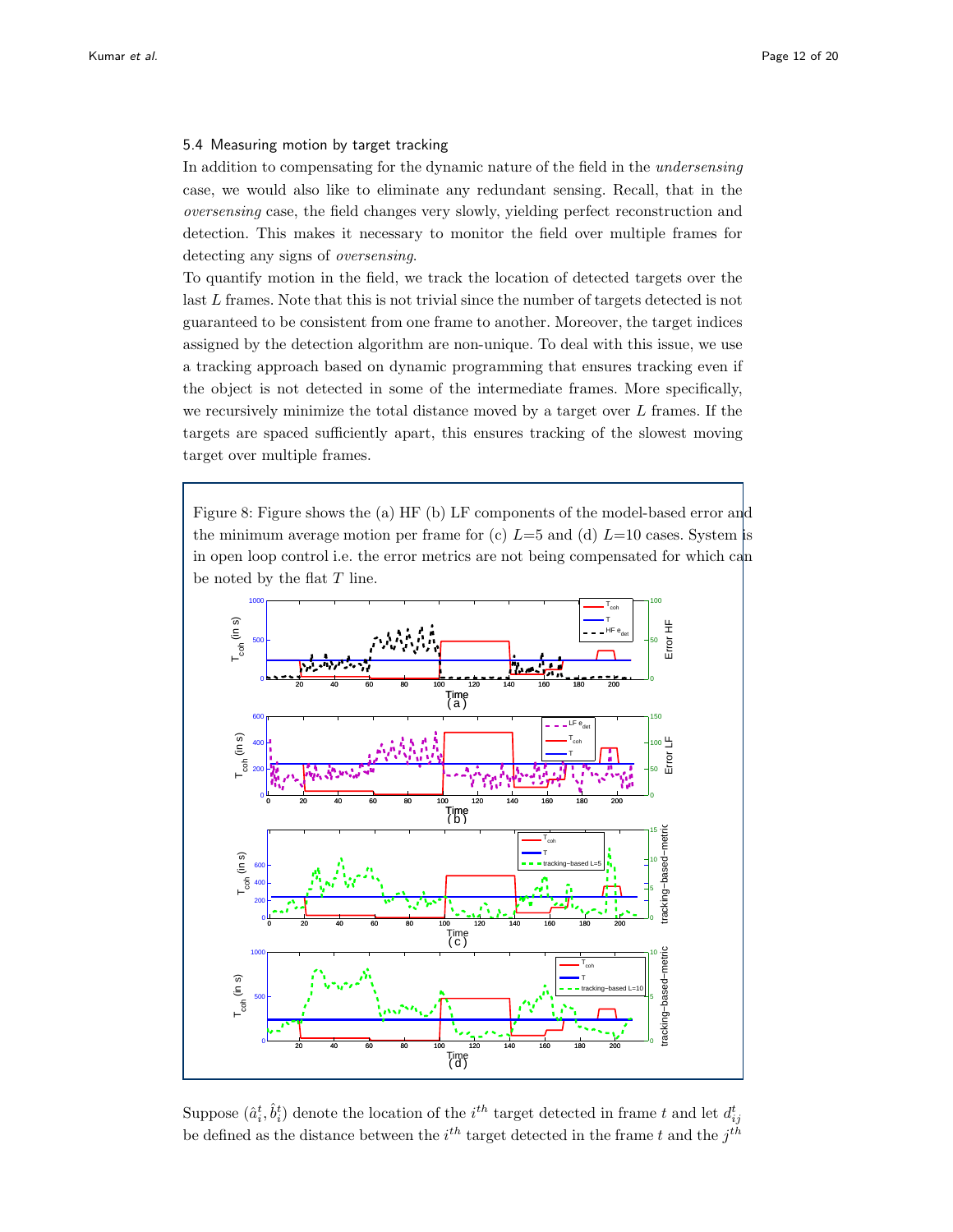target detected in the frame  $t + 1$ . Then the net distance  $D(n_1, n_2, \ldots, n_L)$  moved by a target over L frames and detected at the indices  $\{n_1, n_2, \ldots, n_k\}$  is given by  $\text{Eqn.}(8)$ .

$$
D(n_1, n_2, \dots, n_L) = \sum_{t=1}^{L-1} d_{n_t n_{t+1}}^t; \quad 1 \le n_t \le M_t
$$
\n(8)

$$
d_{ij}^t = \sqrt{(a_i^t - a_j^{t+1})^2 + (b_i^t - b_j^{t+1})^2}
$$
\n(9)

where  $M_t$  is the total number of targets detected at each frame. The optimization problem then boils down to finding the sequence of object location indices  ${n_1, n_2, \ldots, n_l}$  that minimizes the sum of total point to point distances over L frames. To normalize over the length of the temporal window, we use the minimum average distance moved as a tracking-based-metric as shown in Eqn.(10). This metric (denoted by  $e_m$ ) is expected to be low when the targets move slowly in the oversensing case while it is expected to be much higher when the objects get blurred in the undersensing case.

$$
e_m = \frac{1}{L} \min_{n_1, ..., n_L} D(n_1, ..., n_L)
$$
\n(10)

## 6 Feedback Algorithm for Rate Adjustment

After computing the error metrics  $e_r$  and  $e_m$ , a control algorithm is used to determine if the current sensing rate needs to be changed. This information is fed back to the FC which makes any necessary changes to the sensing rate, thereby establishing a closed-loop control. The objective of control is to minimize the reconstruction error based metric  $e_r$  at the same time ensuring that the targets move significantly from frame to frame as indicated by the tracking error metric  $e_r$ . This ensures that the system is in a sweet spot between *undersensing* and *oversensing*.

In this paper, we propose a dual threshold feedback scheme to keep the system in this "optimal" state. We define two parameters: a lower threshold  $th_m$  for the metric  $e_m$  and an upper threshold  $th_r$  for  $e_r$  respectively. In the proposed scheme, the value of these two parameters is tuned adaptively. The control algorithm itself consists of two modes: an "adjust" mode and a "calibrate" mode. The system's current mode is decided based on which of the four system states (A-D) it currently is in. These system states are shown in Fig.9.

In the "adjust" mode (States A and D in Table 1) the collection interval  $T$  is incremented or decremented by a scalar update  $(\kappa > 1)$  depending on the value of the metrics. In state A, the condition  $e_m \leq th_m$  indicates oversensing and hence the algorithm would decide to increase  $T$ , thereby decreasing sensing rate. In State D, the condition  $e_r \geq th_r$  indicates that the system is *undersensing* which would result in the control decision to decrease  $T$  thereby increasing the sensing rate. The mutually opposing nature of these two conditions gives rise to a "stable" or buffer region for T (see Table 1) where it is not updated. In this mode we only adapt the width of the buffer region by adjusting the threshold values such that for the current value of  $T$  the control is just within the "stable" zone. Note, that it might not feasible to guess a value for  $th_m$  or  $th_r$  making this adaptive approach necessary.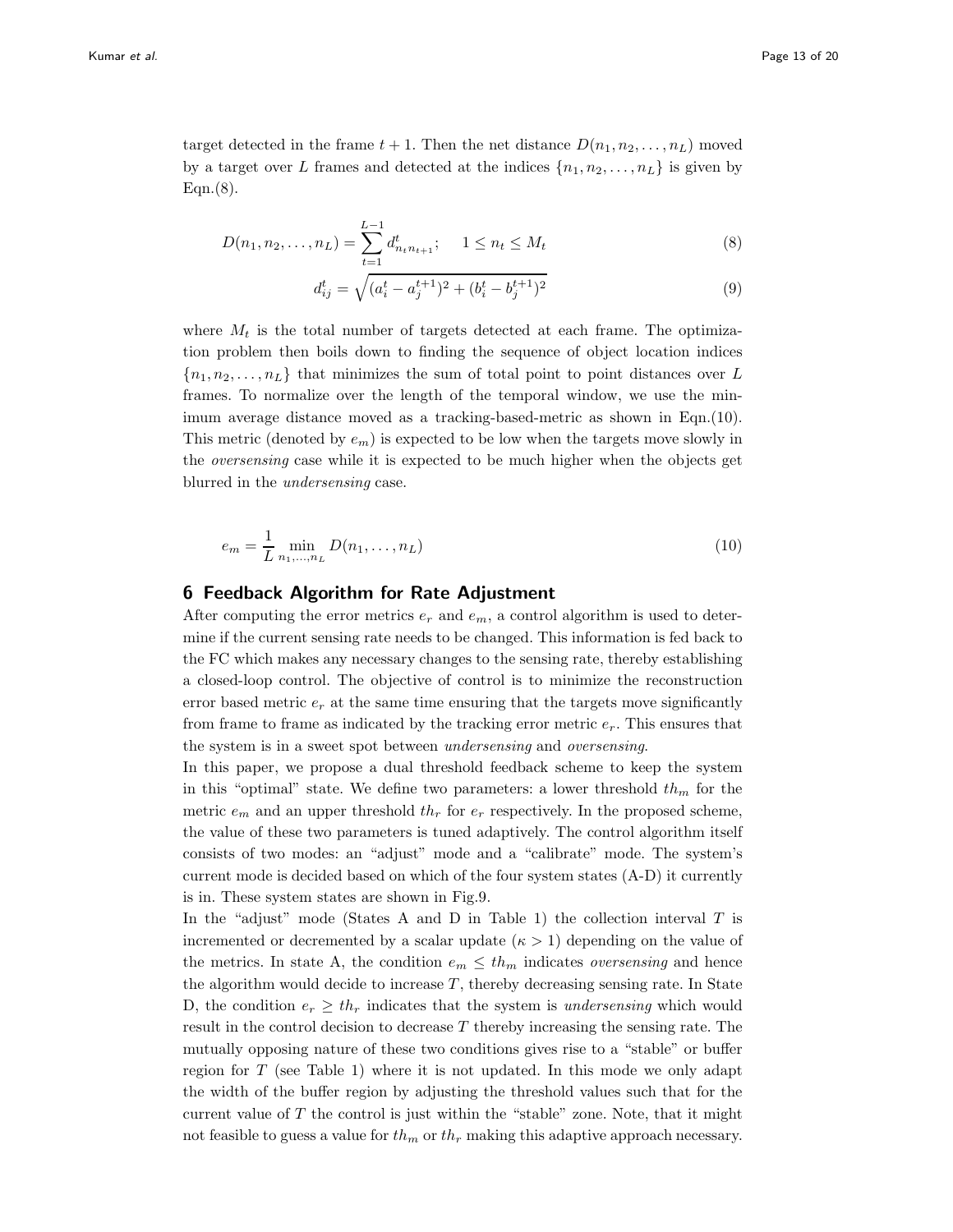

Figure 9: Four states of the control algorithm as determined by the error metrics

In practice, the thresholds can be initialized to extreme values such that the buffer region is wide enough and the system is guaranteed to start in State B. In subsequent intervals the thresholds are updated in the "calibration" mode to shrink this buffer region. The ideal operating zone, centered at  $(th_r, th_m)$ , is shown by a shaded region in Fig. 9. If the system steps out of this operating zone, the thresholds are adjusted in a direction such that the current system state is contained within the operating zone. In the "calibration" mode, the thresholds are adjusted by predefined steps  $\alpha$ ,  $\beta$  such that the system stays within the operating zone. In other words, the aim of this adaptive control is to obtain the tightest stable region of control for T .

| $e_m < th_m$                                  |                                                                     | $e_r > th_r$                                                         |                                                                                                                                |  |
|-----------------------------------------------|---------------------------------------------------------------------|----------------------------------------------------------------------|--------------------------------------------------------------------------------------------------------------------------------|--|
| <b>Oversensing Stable Region Undersensing</b> |                                                                     |                                                                      |                                                                                                                                |  |
| State                                         |                                                                     | B                                                                    |                                                                                                                                |  |
|                                               |                                                                     |                                                                      |                                                                                                                                |  |
|                                               | Condition $\begin{vmatrix} e_m < &th_m \\ e_r < th_r \end{vmatrix}$ | $\begin{array}{c c c} n & e_m & > & th_m \ e_r & < th_r \end{array}$ | $\begin{array}{c c c c} \hline \epsilon & e_m < &th_m & e_r > &th_r \ \hline \epsilon & & & & e_m > th_m \ \hline \end{array}$ |  |
| Decision                                      |                                                                     | Narrow                                                               | Widen                                                                                                                          |  |
| Update $T = \kappa T$                         |                                                                     |                                                                      | $th_r = th_r - \alpha$ $th_r = th_r + \alpha$ $T = T/\kappa$                                                                   |  |
|                                               |                                                                     |                                                                      | $th_m = th_m + \beta$ $th_m = th_m - \beta$                                                                                    |  |

Table 1: Control Feedback Rules ("adjust" mode: A,D ; "calibrate" mode: B,C)

To provide an intuition of how the scheme works, consider the graphical illustration of the proposed feedback algorithm in Fig. 9. At any time instant, the system state can be represented as a point on the  $e_r e_m$  plane. The relative position of this point with respect to the thresholds  $th_r$  and  $th_m$  is then used to decide the next course of action. In general, the algorithm tries to maintain a narrow buffer region of control by keeping the operating point  $(e_r, e_m)$  close to  $(th_r, th_m)$ . This can be achieved by either updating the sensing time period  $T$  (states  $A$  and  $D$ ) or by adapting the thresholds (states  $B$  and  $C$ ).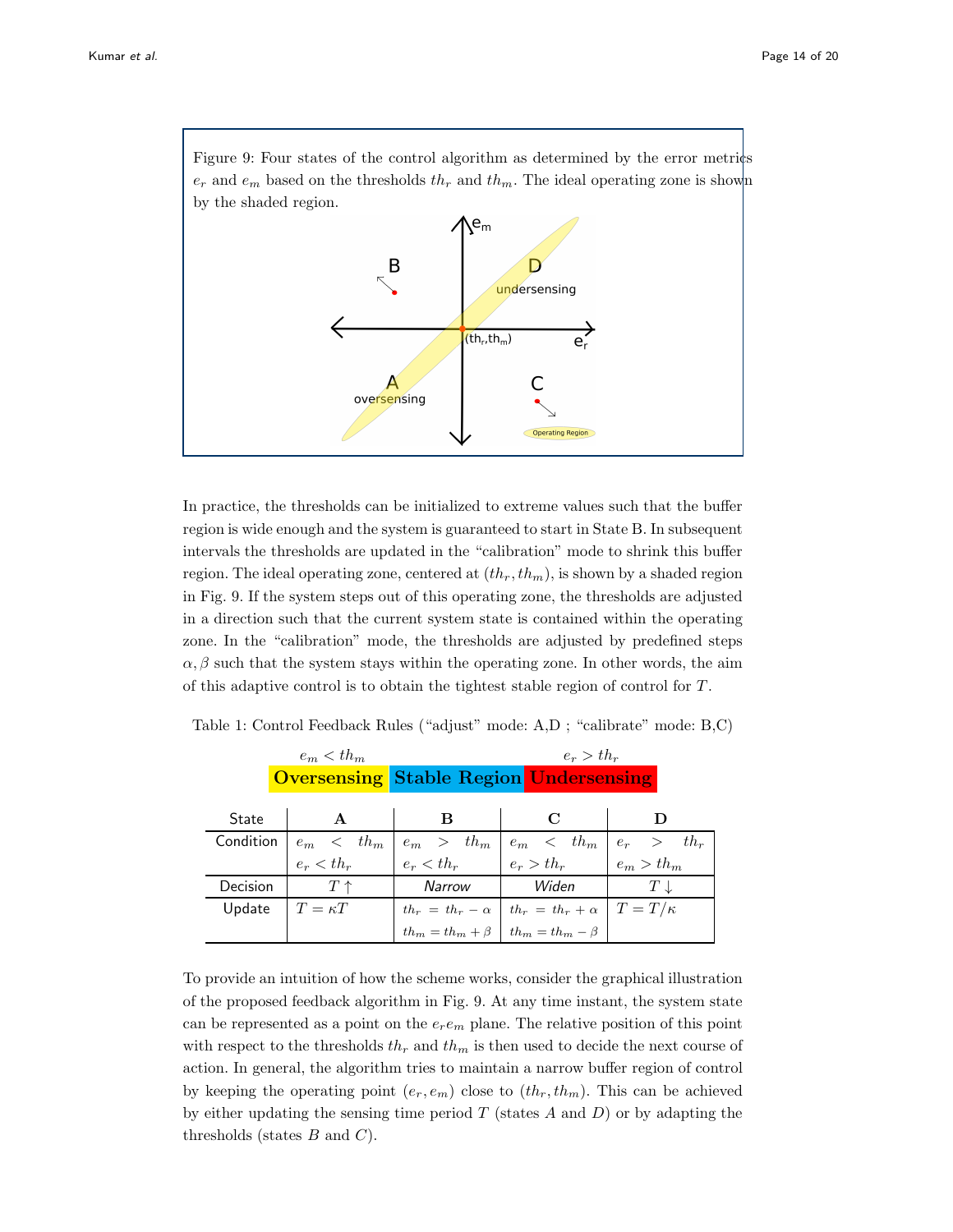By observing how the states of the algorithm transition, we present an argument to show that the proposed algorithm is Bounded-Input-Bounded-Output (BIBO) stable. This means that for a finite coherence time  $T_{coh}$  the controlled variable viz. the sensing time period  $T$  is always bounded. This can be shown by considering each of the four states of operation  $A, B, C, D$  of the proposed algorithm above. Suppose, we are currently in state  $A$  (oversensing) and the feedback algorithm responds by increasing T. This leads to an increase in both  $e_m$  and  $e_r$  since fewer samples are sensed per unit time. This, in turn, prevents the system from staying

in state  $A$  and is most likely to cause a transition to states  $B$  or  $C$ . Similarly, if the system is in state  $D$  (undersensing), the algorithm responds by decreasing  $T$ . This leads to the net effect that both  $e_r$  and  $e_m$  decrease, taking the system out of state D. When the system is in states  $B$  or  $C$  the thresholds are varied so that operating point is maintained close to the adapted thresholds. This ensures that the sensing time period T and in turn the error metrics  $e_r$  and  $e_m$  cannot grow unbounded for a given finite  $T_{coh}$ . As an example, note the state transitions in Fig. 10 which shows the internal states of the algorithm for a simulated control scenario.



# 7 System operation

We presented an example of the control system in an open-loop operation earlier in Figure. 8 which showed the value of metrics  $e_r$  and  $e_m$  for a particular  $T_{coh}$  profile. Fig. 8 (c) and (d) suggest that a larger  $L$ , might be related to a slower response time of  $e_m$  as can be seen around  $t=80,100$  when the field's  $T_{coh}$  changes. The error metrics based on model fitting (Fig. 8 (a) and (b)) are computed from the current frame and thus respond instantaneously to the changes in field coherence. It is also worth noting here that the HF errors (spatial high-frequency component) typically correspond to the reconstruction error in the undersensing case, while the LF error serves as a sanity check for detection.

In this section, we present an example of closed loop control by using the feedback mechanism (Table 1) discussed earlier to compensate for the error metrics as shown in Figure 11. Note that the collection time interval  $T$  now attempts to trace the underlying hidden parameter  $T_{coh}$  as the system tries to keep both  $e_r$  and  $e_m$  within bounds. Figure 10 provides a better insight into the system by showing the feedback algorithm's underlying internal state. Recall that States A and D correspond to oversensing and undersensing respectively while in states B and C the thresholds are adapted to achieve a tight buffer region of stability.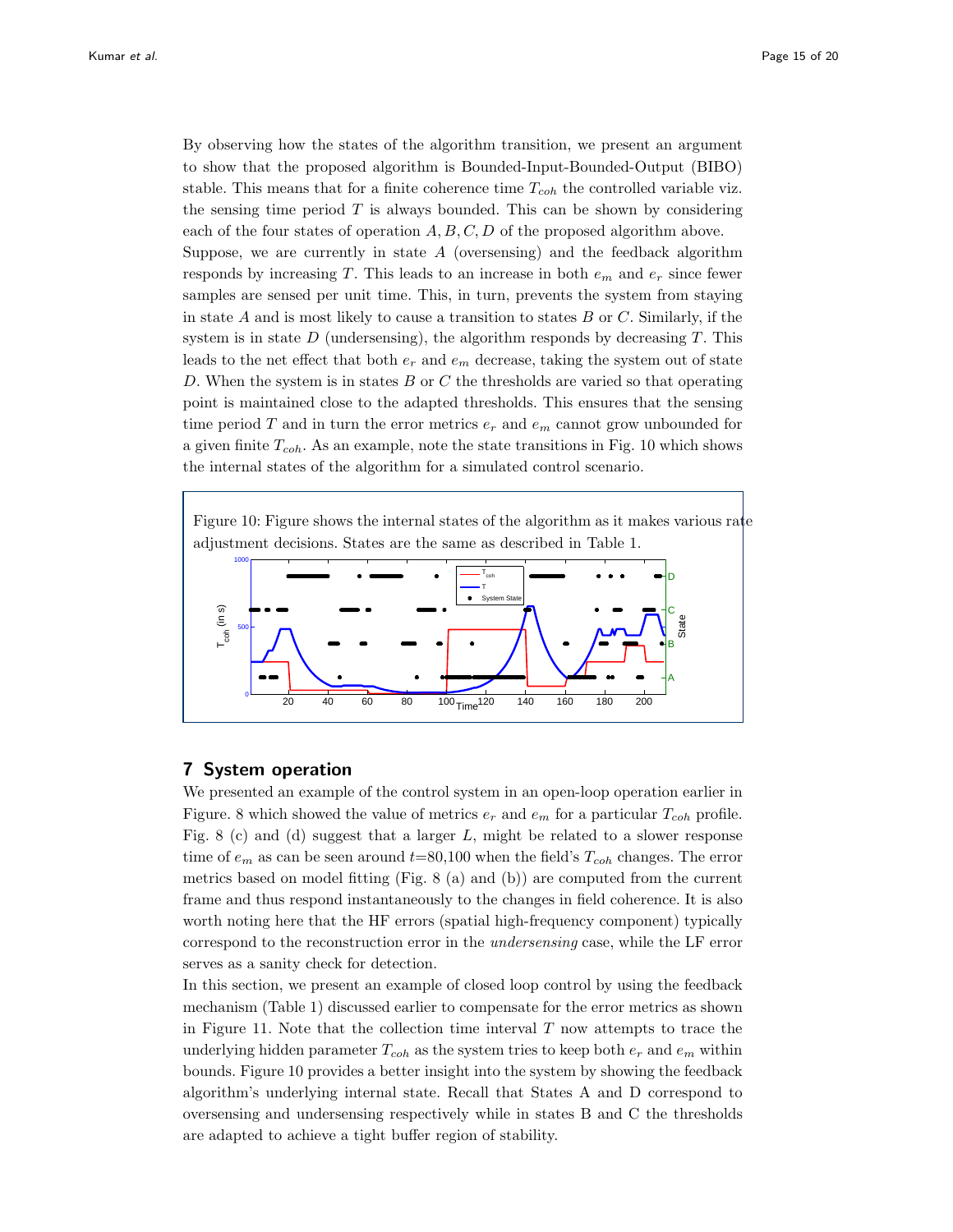

# 8 Simulation Results

We run simulations with  $M = 4$  targets and different velocity and decay parameters, using the proposed feedback algorithm for sensing rate adjustment. We evaluate the performance of the algorithm using two different criteria. First, average mean squared error (MSE) between the estimated sampling duration  $T$  (blue line in Fig.11) and the coherence time ground truth  $T_{coh}$  (red line in Fig.11) is computed as a measure of the algorithm's ability to track and adapt to changes in coherence time. Secondly, we calculate the F-score measure for target detection in each frame. This is a reasonable criterion for our task since the end goal of such an application would be target detection and tracking. To calculate the F-score of target detection in a frame, we check how many of the localized targets correspond to actual target locations. F-score weights both the precision and recall of target detection as follows

$$
Precision = \frac{\# \text{ targets that were correctly localized}}{\# \text{ targets that were localized}}
$$
\n
$$
Recall = \frac{\# \text{ targets that were correctly localized}}{\# \text{ targets actually present}}
$$
\n
$$
F = \frac{2.Precision.F. Recall}{Precision + Recall}
$$
\n(11)

#### 8.1 Baseline algorithm

We compare the results against a baseline method based on correlation of the currently acquired field  $G^{sa}$  with the field acquired in the previous cycle as suggested in [15]. Control decisions are taken depending on two fixed high  $(\delta_h)$  and low  $(\delta_l)$ thresholds on the correlation value. T is incremented if correlation exceeds  $\delta_h$  and decremented if correlation falls below  $\delta_l$ . T is not updated if correlation lies between these two thresholds. The sampling duration  $T$  is changed using a scaling parameter  $\kappa$  as earlier.

Figure 12 shows the results of our simulation for the baseline and proposed methods. The results, averaged for each run, are shown for different parameter settings of velocity and decay  $p$  as defined in Eqn.(3). Remember that a high F-score indicates accurate target detection while a low MSE denotes accurate tracking of the underlying coherence time  $(T_{coh})$ .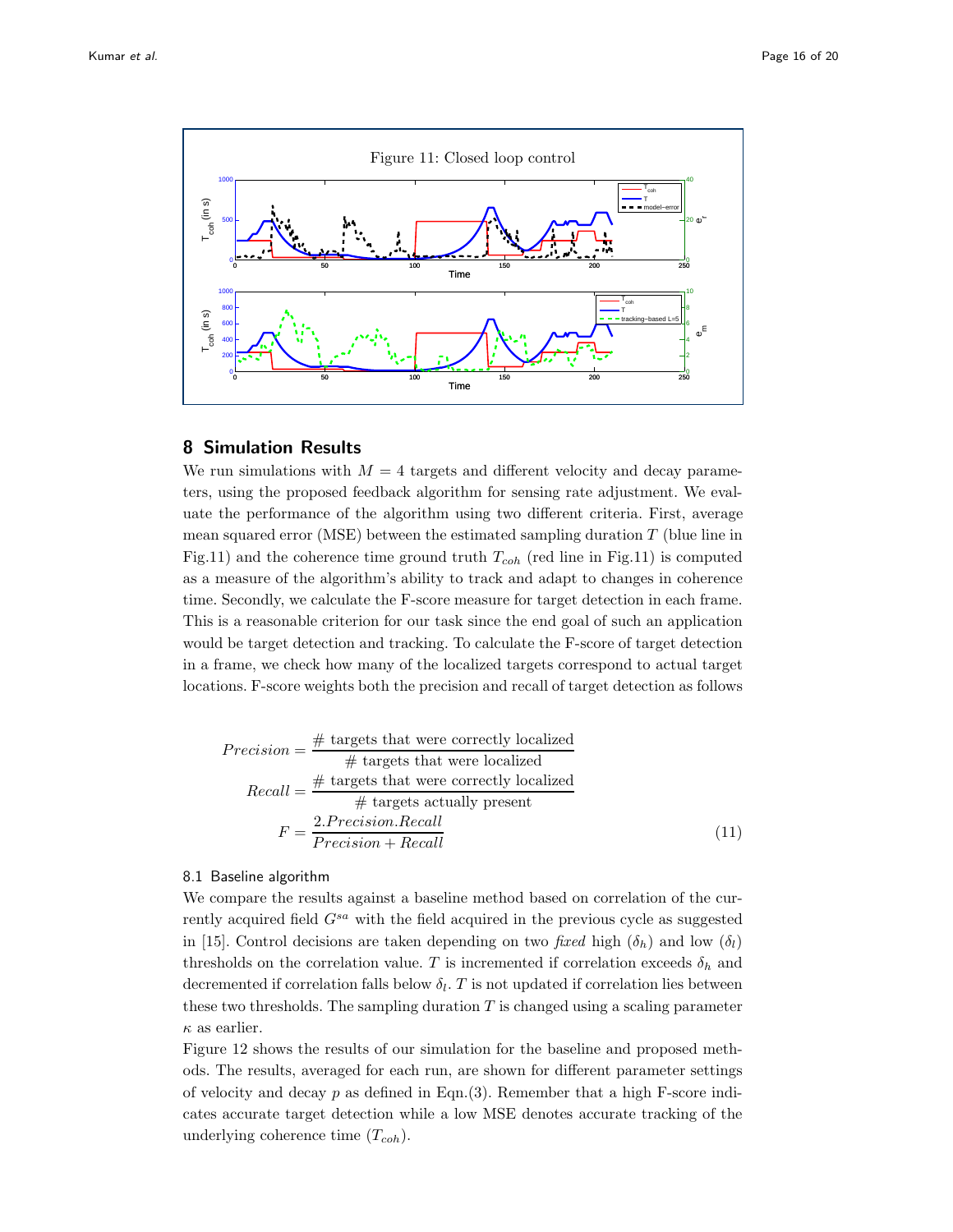

Figure 13a shows the results for the baseline method using correlation as a feedback metric. From the MSE and F-score plots it is evident that the baseline algorithm performance drops with increase in decay parameter  $p$ . This is expected since the targets with a lesser spread do not affect the correlation metric significantly. In contrast, for our proposed feedback algorithm the performance improves with increase in the decay parameter p since targets with lesser spread are easier to localize and hence field reconstruction is more accurate (Figure 13b). A similar trend can be seen for average MSE which is related inversely to the target detection F-score. In other words, this might indicate that poor tracking of the underlying  $T_{coh}$  is related to poor target detection, thereby making a case for the proposed sensing rate adjustment in this paper.

Since velocity for each target is assigned uniformly at random in the simulation, we control the velocity range that can be assigned to each target as a parameter instead. We note that increase in velocity has a positive influence on the performance of both the algorithms. This can be easily explained by considering that an increase in velocity of the targets makes it easier to discriminate between the oversensing, adequate sensing and undersensing states. This holds for both the algorithms and hence we notice a general increase in F-score and decrease in MSE with increase in velocity. Finally, we also note that our proposed detection-based feedback mechanism outperforms the baseline correlation-based method in terms of the accuracy of target detection as indicated by the higher F-score. The average target detection F-score obtained for the baseline algorithm was 0.32 while our proposed method achieved an average F-score of 0.45.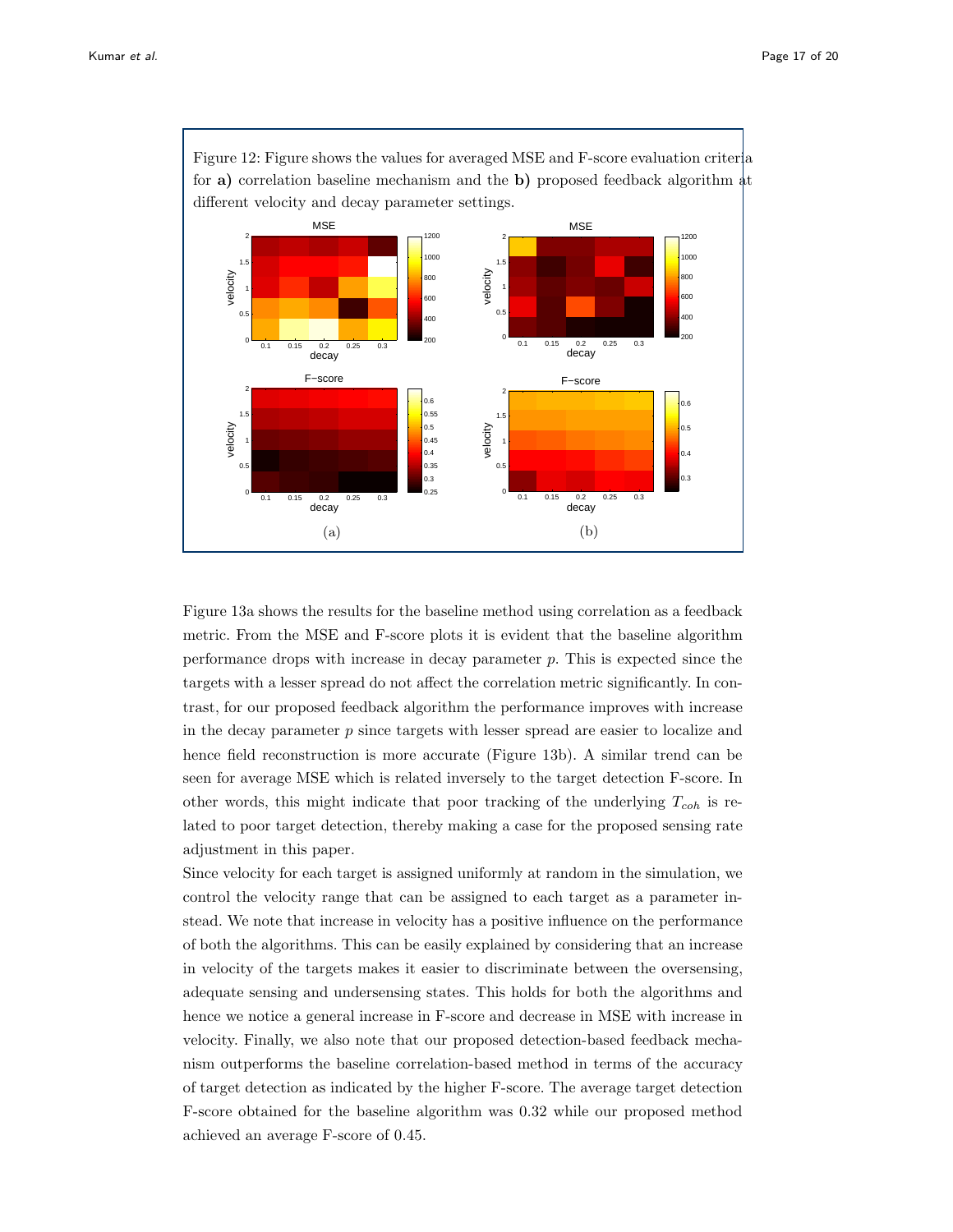#### 8.2 Simulations with measurement noise

Next, we test the noise robustness of our proposed method by adding synthetic sensor or measurement noise to the field. We simulate measurement noise by adding zero mean white Gaussian noise at different amplitudes  $(\sigma_{noise})$  while keeping the original field's intensity same. Results are averaged on full runs for different noise level and the F-score for target detection accuracy is shown in Figure 14. Other simulation factors such as velocity-scale and decay were held constant at 1 and 0.3 respectively for the purposes of this simulation.

The results show a clear degradation in F-score for both the proposed detectionbased and baseline correlation-based methods, as the signal-to-noise ratio decreases. However, we note that for the baseline algorithm the F-score initially increases with decrease in SNR hinting at suboptimality in processing. On further investigation we found this peculiar trait to be an artifact of the control algorithm and the choice of metric used in the baseline scheme. As noise is added to the field value of the correlation metric drops, which leads the FC to confuse the current state as undersensing. This inference leads to a monotonic decrease in sampling duration T , temporarily increasing performance at the cost of energy efficiency. The target detection F-score peaks around  $\sigma_{noise} = 0.05$  beyond which the accuracy of targetdetection algorithm is significantly affected. On the other hand, this artifact doesn't affect the proposed method significantly, since the metric used for our control algorithm is based directly on target detection. As a result, we note that our proposed method exhibits a more graceful degradation in performance with increase in noise without compromising on energy efficiency.

Figure 14: Simulation results with additive white Gaussian noise at different levels for the proposed and baseline methods.



# 9 Conclusion

In this work, we present a rate adjustment scheme for Random Access Compress Sensing (RACS) to monitor and compensate for the rate of change in time-varying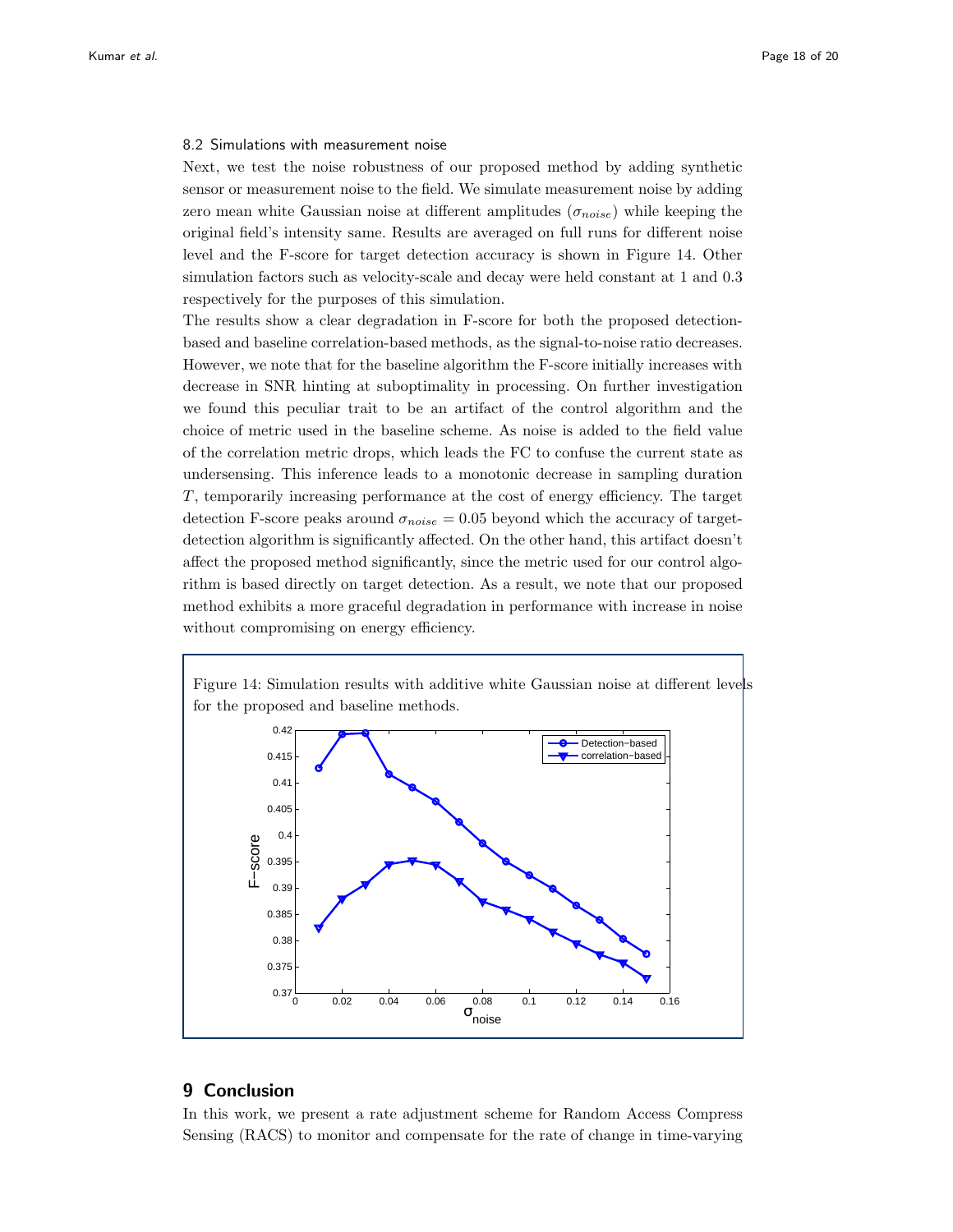fields. Adjustment of sensing rate for RACS is motivated by the trade-off between energy efficiency and the accuracy of tracking targets of interest. Although direct estimation of the coherence time might seem to be the best approach for sensing a time varying field, we note that it is not directly related to our end goal of target detection in the field. We also observe that the reconstruction error in RACS has a complex relation to the current coherence time of the field and factors like the position of targets, their velocity etc. Thus by making the algorithm depend on the detection and localization of targets, we ensure that the rate adjustment is tied in to our actual objective.

In this paper, we propose two unsupervised metrics to inform the rate adjustment scheme. A model-based field reconstruction is done after target localization for each acquired frame, and the model fit error  $e_r$  is used as a metric to detect cases when the FC is undersensing. To account for oversensing in operation we define a measure for the motion of detected targets in the past L frames. This motion based metric  $e<sub>m</sub>$  indicates any redundancy in sensing and can be used to decrease the collection time interval  $T$  if needed.

We proposed a dual threshold based feedback mechanism using these error metrics for rate sensing adjustments. The technique assumes minimum prior knowledge and adapts the threshold in an online fashion using reasonable assumptions about the field. We also show that the proposed control mechanism is BIBO stable. In addition, we compare our results against a baseline algorithm that uses temporal correlation of the acquired fields and show that the proposed rate adjustment mechanism performs better on an average in terms of target detection accuracy even in the presence of noise.

#### Competing interests

The authors declare that they have no competing interests.

#### Acknowledgements

This work was supported by ONR and NSF.

#### Author details

<sup>1</sup>Signal Analysis and Interpretation Laboratory (SAIL), Electrical Engineering,

University of Southern California, Los Angeles, CA,. <sup>2</sup>Department of Electrical and Computer Engineering, Northeastern University, Boston, MA, USA.

#### References

- 1. Candes, E.J., Romberg, J., Tao, T.: Stable signal recovery from incomplete and inaccurate measurements. Comm. Pure Appl. Math. 59, 1207–1223 (2005)
- 2. Candes, E.J., Romberg, J., Tao, T.: Robust uncertainty principles: Exact signal reconstruction from highly incomplete frequency information. IEEE Transactions on Information Theory 52, 489–509 (2006)
- 3. Candes, E., Romberg, J.: Sparsity and incoherence in compressive sampling. Inverse Problems 23, 969–985 (2006)
- 4. Bajwa, W.U., Haupt, J., Sayeed, A.M., Nowak, R.: Compressive Wireless Sensing. In: 5th Int. Conf. Information Processing in Sensor Networks (IPSN'06), pp. 134–142 (2006)
- 5. Bajwa, W.U., Haupt, J., Sayeed, A.M., Nowak, R.: Joint source-channel communication for distributed estimation in sensor networks. IEEE Transactions on Information Theory 53(10), 3629–3653 (2007)
- 6. Chou, C.T., Rana, R., Hu, W.: Energy Efficient Information Collection in Wireless Sensor Networks Using Adaptive Compressive Sensing. In: IEEE 34th Conference on Local Computer Networks (LCN), pp. 443–450 (2009)
- 7. Luo, C., Wu, F., Sun, J., Chen, C.W.: Compressive data gathering for large-scale wireless sensor networks. In: Proceedings of the 15th Annual International Conference on Mobile Computing and Networking. MobiCom, pp. 145–156 (2009)
- 8. Meng, J., Li, H., Han, Z.: Sparse Event Detection in Wireless Sensor Networks Using Compressive Sensing. In: 43rd Annual Conference on Information Sciences and Systems (CISS), pp. 181–185 (2009)
- 9. Masiero, R., Quer, G., Munaretto, D., Rossi, M., Widmer, J., Zorzi, M.: Data acquisition through joint compressive sensing and principal component analysis. In: Proceedings of the 28th IEEE Conference on Global Telecommunications. GLOBECOM'09, pp. 1271–1276 (2009)